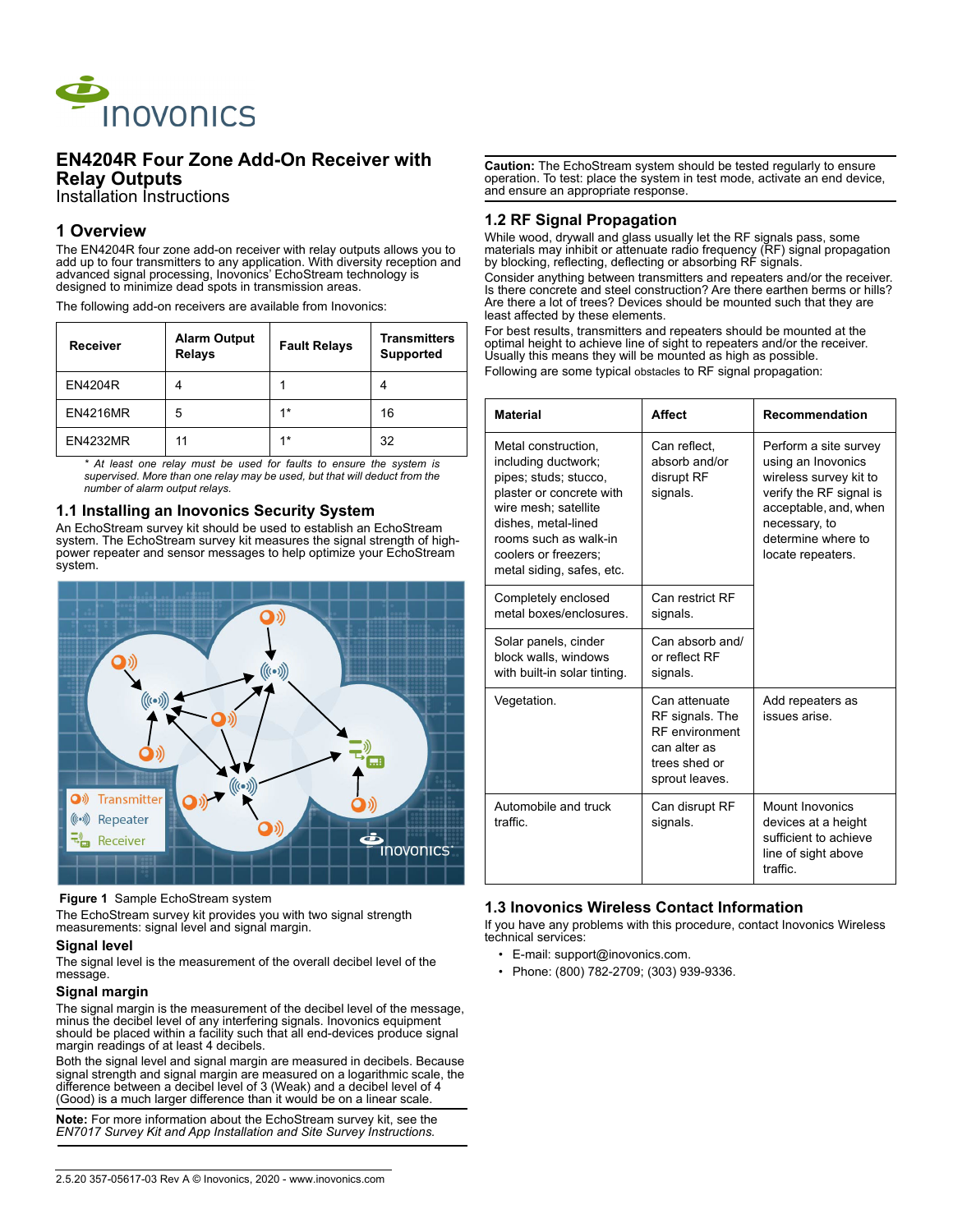### **1.4 EN4204R Four Zone Add-On Receiver with Relay Outputs Front Panel**



 **Figure 2** EN4204R receiver LEDs and buttons

**A** Alarm LED **B** Tamper Fault LED **C** Low Battery Fault LED **D** Inactive Fault LED **E** Power LED **F** Transmitter Number LEDs **G** Advance Button

### **1.5 EN4204R Four Zone Add-On Receiver with Relay Outputs LEDs**

Most of the LEDs and buttons perform different function depending on which mode the the receiver is in. By default the LEDs are in operation mode; to enter diagnostic mode, press the advance button.

#### **Operation LEDs**

Alarm LED: Lights when any transmitter is sending an alarm transmission. Tamper Fault LED: Lights when any transmitter is sending a tamper transmission.

Low Battery Fault LED: Lit when any transmitter has a low battery. Inactive Fault LED: Lit when any transmitter is inactive.

Power LED: Lit when receiving power.

Transmitter Number LEDs: Lit when the transmitter is in alarm. Decode LED: Flashes when any recognizable transmission is received. This LED is only visible when the pry-out door or cover is removed.

#### **Diagnostic LEDs**

Alarm LED: Lights when the selected transmitter is sending an alarm transmission.

Tamper Fault LED: Lights when the selected transmitter is sending a tamper transmission.

Low Battery Fault LED: Lit when the selected transmitter has a low battery. Inactive Fault LED: Lit when the selected transmitter is inactive.

Power LED: Lit when receiving power.

Transmitter Number LEDs: Shows status of the transmitter assigned to that number when lit. Use the advance button to scroll through transmitters. Advance Button: Scrolls through transmitters to display status. Decode LED: Flashes when any recognizable transmission is received.

This LED is only visible when the pry-out door or cover is removed.

# **1.6 EN4204R Internal Components**



 **Figure 3** EN4204R internal components

- **A** Housing release tabs
- **D** Output terminals **E** Fault output **F** Advance button
- 
- 
- **G** Reset button **H** Reset input **I** Jam output

**C** GND connection

pins

**J** Tamper output **K** Program button **L** Frequency band selection

**B** Power (11-14 VDC)

**M** Decode LED

# **1.7 What's in the Carton** • Two drywall anchors.

- Two mounting screws.
- Three housing screws.
- Two pieces double-sided mounting tape.
- One frequency band selection jumper.

# **2 Installation and Startup**

# **2.1 Installation Notes**

- These products are designed to be maintained by professional security technicians.
- Products are tested for indoor use.
- Do not mount wireless smoke detectors, co detectors, initiating device transmitters or repeaters to removable surfaces, such as ceiling tiles.
- All products should be manually tested weekly.
- The EN4204R must be installed within 30 m (98.5 ft) of control unit.
- Low power transmitters shall be limited to a single initiating device.

# **2.2 Connect Power Cabling**

**Caution:** Incorrect connections may cause damage to the unit.

Before beginning startup, you will have to connect power to the receiver. To connect power to the receiver:

- **1.** Use a small screwdriver to press the housing release tab on the top or bottom of the receiver; separate the housing.
- **2.** Connect power cabling to the Power and GND connections.
	- Power source should be 11-14 VDC. Power supply must be unswitched, uninterrupted, and regulated.
	- Use 18 22 gauge wire for all cabling, and ensure torque on the screw terminals does not exceed 7 inch-pounds.

# **2.3 Select the Frequency Band**

EchoStream products are able to use a range of radio frequencies, and are shipped from Inovonics set for your geographic area.

- The jumper will be set on the two pins marked NZ to set the frequency range to 921-928 MHz for New Zealand.
- The jumper will be set on the two pins marked AU to set the frequency range to 915-928 MHz for Australia.
- The jumper will be removed to set the frequency band to 902-928 MHz for North America.
- **1.** Ensure the frequency band is set for your geographic are.
- **2.** If the frequency band is not set for your geographic area, place a selection jumper on the appropriate frequency band selection pins to select Australia or New Zealand, or remove it for North America.

**Note:** Only devices set for use in North America are configured for UL installations.

**3.** If you have changed the frequency band and the device is powered on, press the reset button to complete configuration.

# **3 Registering a Transmitter**

## **3.1 Quick Setup**

In many cases, the default settings are sufficient and the points don't need programming changes. To register transmitters without changing the settings:

#### **First Transmitter**

- **1.** Press the advance button one time to select the first point.
- **2.** Press the program button four times to select the default programming options.
- **3.** The first point number will be flashing, indicating it is awaiting the transmitter's reset message; press the transmitter's reset button.

#### **Second Transmitter**

- **1.** Press the advance button two times to select the second point.
- **2.** Press the program button four times to select the default programming options.
- **3.** The second point number will be flashing, indicating it is awaiting the transmitter's reset message; press the transmitter's reset button.

## **Third Transmitter**

**1.** Press the advance button three times to select the third point.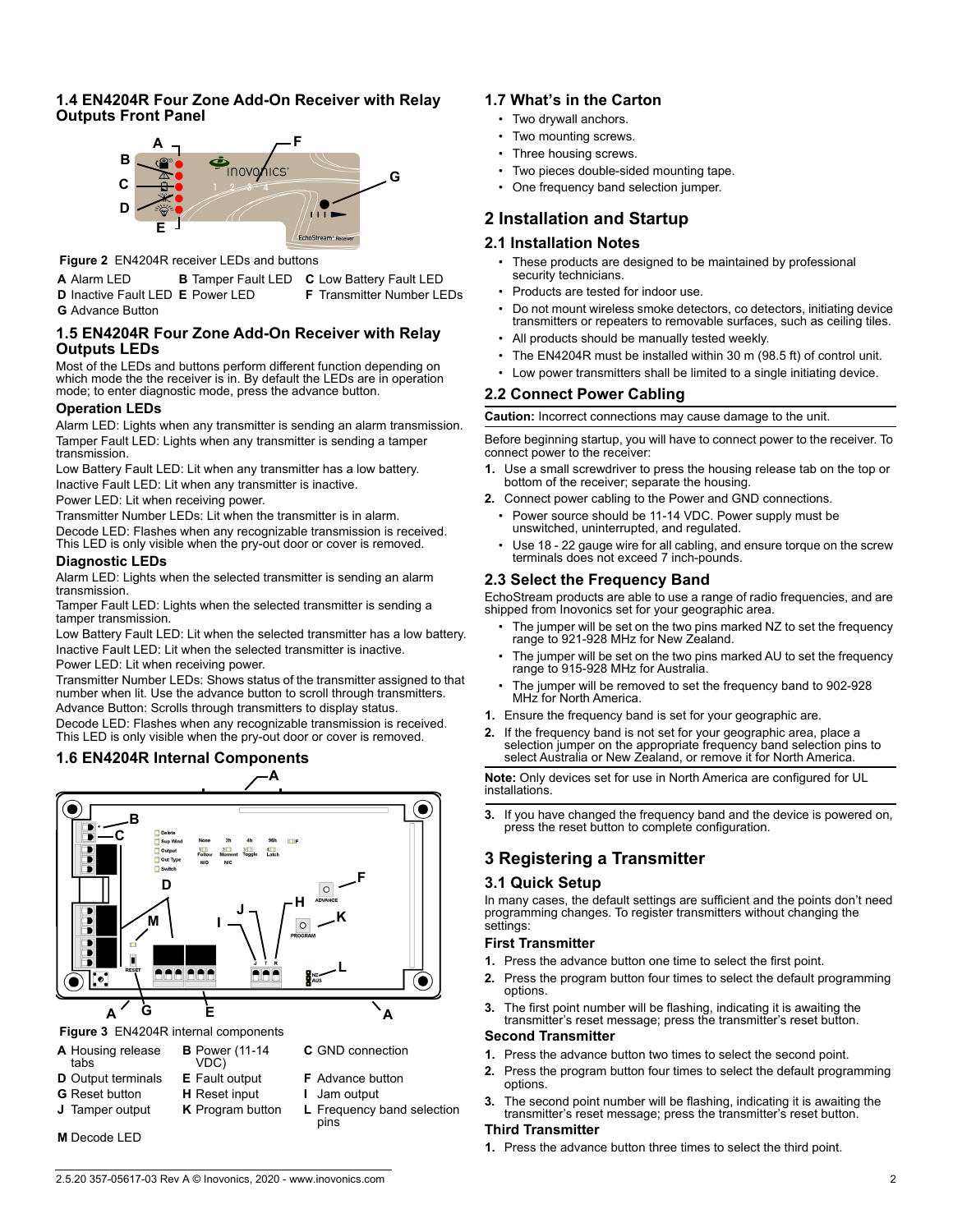- **2.** Press the program button four times to select the default programming options.
- **3.** The third point number will be flashing, indicating it is awaiting the transmitter's reset message; press the transmitter's reset button.

#### **Fourth Transmitter**

- **1.** Press the advance button four times to select the fourth point.
- **2.** Press the program button four times to select the default programming options.
- **3.** The fourth point number will be flashing, indicating it is awaiting the transmitter's reset message; press the transmitter's reset button.

**Note:** After registering a transmitter, there is no need to exit programming mode. The receiver is normal operation once the transmitter's reset button has been pressed.

#### The default settings are:

| Point | <b>Supervision</b><br><b>Window</b> | <b>Output</b> | Type                                                                         |
|-------|-------------------------------------|---------------|------------------------------------------------------------------------------|
|       | 4 hours                             |               | Follow                                                                       |
|       | 4 hours                             |               | Follow                                                                       |
| 3     | 4 hours                             |               | Follow                                                                       |
|       | 4 hours                             |               | Follow                                                                       |
|       | N/A                                 | Fault         | Inactive is set to follow; low<br>battery and tamper are set to<br>latching. |

#### **3.2 Customize Transmitters**

If the default settings are not sufficient, you will need to program the points individually.

**Note:** If changing programming for a point that already has a transmitter registered to it, there is no need to re-register the transmitter. Changes to point programming are automatically assigned to the transmitter registered to that point.

The following programming options available:

#### **Supervision window**

• None, 2h, 4h, or 96h. When you are choosing the supervision window, the "Sup Wind" LED will light, along with the LED that indicates the selected window.

| $\Box$ Delete |                      |                   |              |                         |       |
|---------------|----------------------|-------------------|--------------|-------------------------|-------|
| Sup Wind      | None                 | 2h                | 4h           | 96h                     | l⊟l E |
| $\Box$ Output | $1$ $\Box$<br>Follow | $2\Box$<br>Moment | 3L<br>Togale | $4 \mathbf{L}$<br>Latch |       |
| Out Type      | N/O                  | N/C               |              |                         |       |
| $\Box$ Switch |                      |                   |              |                         |       |

 **Figure 4** Select the supervision window

#### **Output (relay)**

• 1, 2, 3, 4. When you are choosing the output, the "Output" LED will light, along with the LED that indicates the selected output number.



 **Figure 5** Select the output number

## **Output type**

• Follow, Moment, Toggle, Latch. When you are choosing the output, the "Out Type" LED will light, along with the LED that indicates the selected output type.



## **Figure 6** Select the output type

To program any of the four transmitter points:

- **1.** Use the advance button to select any of the four transmitter points.
- Press the advance button one time to select the first point; the first LED will light.
- Press the advance button two times to select the second point; the second LED will light.
- Press the advance button three times to select the third point; the third LED will light.
- Press the advance button four times to select the fourth point; the fourth LED will light.

### **2.** Press the program button to begin programming the point.

**Note:** The program button should be pressed within a few seconds of selecting the point number. If not, the point number will not be lit, and you will need to select it again.

- If no transmitter has been registered to the chosen point, the receiver advances to the supervision window option.
- If a transmitter has already been registered to the chosen point, the delete LED lights. Press advance to delete the point and return to normal operation; press program to advance to the supervision window option.
- **3.** Use the advance button to choose a supervision window of None, 2h, 4h and 96h (Fig. 4).
	- Press the advance button one time to select none.
	- Press the advance button two times to select two hours.
	- Press the advance button three times to select four hours.
	- Press the advance button four times to select 96 hours.

When you have selected the supervision window, press program to complete and advance to the output option.

- **4.** Use the advance button to select the output number (Fig. 5).
	- Press the advance button one time to select the first output.
	- Press the advance button two times to select the second output.
	- Press the advance button three times to select the third output.
	- Press the advance button four times to select the fourth output. When you have selected the output number, press program to complete and advance to output type option
- **5.** Use the advance button to select the output type (Fig. 6),
	- Press the advance button one time to select follower. In follower the output reflects the transmitter's alarm status.
	- Press the advance button two times to select momentary. In momentary the output turns on for seven seconds, then turns off, regardless of the device status.
	- Press the advance button three times to select toggle. In toggle the output changes state each time the device sends a new activation. A minimum of four seconds must elapse before the output can send a new activation.
	- Press the advance button four times to select latching. In latching the output turns on when activated and remains on until the receiver is reset.

When you have selected the output type, press program to complete and advance to the switch type option.

**6.** All the option LEDs will light and the point you've just programmed will flash. If you wish to register a transmitter to the point you've just programmed, press the transmitter's reset button; otherwise, press program to save programming changes without registering a transmitter.

**Note:** The registration is not complete until all LEDs turn off and the point number lights.

All of the alert LEDs will turn off when the receiver has received the transmitter's registration message, and the point number LED will light for two seconds. This indicates the receiver has received the transmitter's registration message. If this does not occur, press reset on the transmitter again.

# **3.3 Connect Input/Output Cabling**

The tamper output, jam output and reset input are open collectors, not dry contacts.

- **1.** Connect cabling to the tamper output. Must be configured for UL installations.
- The tamper output is a normally open (N/O) open collector output that reports receiver case tamper to an external device.
- **2.** Connect cabling to the jam output. Must be configured for UL installations.
	- The jam output is a normally closed (N/C) open collector output that opens when noise thresholds on all receive channels remain above a predetermined value for 10 seconds. The jam output is set to the follower output type.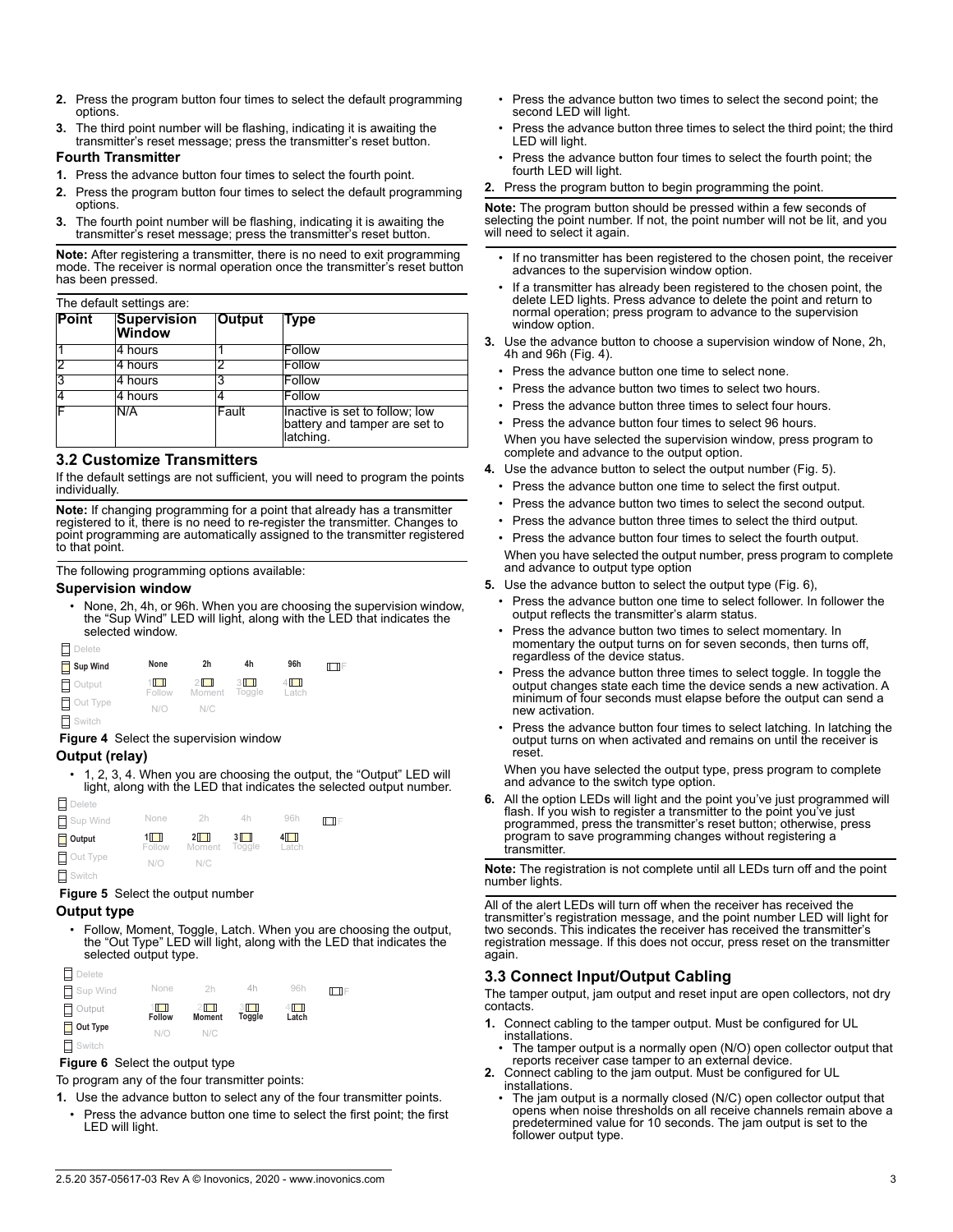- **3.** Connect a momentary switch to the reset input and ground (Figure 7, "EN4204R terminals"). Must be configured for UL installations.
- The reset input circuit permits installation of a remote momentary normally open (N/O) switch to clear faults, unlatch outputs, and reset the receiver to a normal state.
- **4.** Connect cabling to the output terminals. Must be configured for UL installations.
	- The EN4204R provides five Form-C relays.



 **Figure 7** EN4204R terminals

### **3.4 Mount the Receiver**

**Caution:** Mount the receiver in a location removed from metal. Metal objects (duct work, wire mesh screens, boxes) will reduce RF range.

**Note:** For UL listed systems containing a UL hold-up switch, the EN4204R must be located within three feet of a system keypad in a location out of sight from the protected premise.

- **1.** Use the provided anchors and screws to mount the receiver in a location accessible for future maintenance, making sure the housing is flush with the wall and the back tamper switch is actuated.
- **2.** After all transmitters have been registered, perform a walk test, activating each transmitter assigned to the receiver and ensuring a good signal.

# **4 Return to Factory Configuration**

The EN4204R four zone add-on receiver with relay outputs can be returned to factory defaults using the following.

**Caution:** This procedure will erase all programmed point and output information.

To restore the factory configuration defaults to the receiver:

- **1.** Hold down the reset and advance buttons.
- **2.** With the buttons held down, cycle power.

# **5 Specifications**

UL compatible repeater, transmitters: EN5040-T, EN1215EOL, EN1215WEOL, EN1223D, EN1235SF, EN1235DF, EN1244, EN1245, EN1249, EN1261HT.

Housing: 6.38" x 3.60" x 1.10" (162 mm x 92 mm x 28 mm).

Operating environment: 32°- 140°F (0°- 60°C), 90% relative humidity, noncondensing.

Power requirement: 11 - 14 VDC; 400 mA.

Current consumption: Approx. ~400 mA max with all five relays energized. Output specifications: Form C relay 1A @ 28 VDC, 0.5A @ 30 VAC

resistive load; N/O receiver case tamper contact closure, N/C receiver jam output indication.

Input specifications: A low is less than .5 V; a high is greater than 2.5 V. Reset input: Contact closure, momentary low.

Receiver type: Frequency hopping spread spectrum.

Operating frequency: 915-928 MHz (Australia), 921-928 MHz (New Zealand), 902-928 MHz (USA).

Number of points/transmitters: Four.

Number of alarm outputs: Four Form C relay outputs.

Number of fault outputs: One Form C relay output.

UL listings: UL 365, UL 636, UL 985, UL 1023, ULC/ORD-C1023-74, UL 1610, UL 1076.

**Note:** Inovonics supports recycling and reuse whenever possible. Please recycle these parts using a certified electronics recycler.

#### **6 UL Requirements**

- Due to the trouble output being shared by all transmitters, this receiver must be set up and programmed as a commercial and residential burglary receiver.
- The control panel must be programmed to indicate an alarm if the system is in an armed condition and an RF jamming signal occurs at the receiver.
- The receiver tamper and transmitter tamper cannot be combined in one loop.
- The control unit providing input power to the receiver must not have a range outside of 11-14 VDC.

# **7 Television and Radio Interference**

This equipment has been tested and found to comply with the limits for a Class B digital device, pursuant to Part 15 of the FCC Rules. These limits are designed to provide reasonable protection against harmful interference in a residential installation. This equipment generates, uses and can radiate radio frequency energy and, if not installed and used in accordance with the instructions, may cause harmful interference to radio communications. However, there is no guarantee that interference will not occur in a particular installation. If this equipment does cause harmful interference to radio or television reception, which can be determined by turning the equipment off and on, the user is encouraged to try to correct the interference by one or more of the following measures:

- Reorient or relocate the receiving antenna.
	- Increase the separation between the equipment and receiver.
- Connect the equipment into an outlet on a circuit different from that to which the receiver is connected.
- Consult the dealer or an experienced radio/TV technician for help.

# **8 FCC Part 15 and Innovation, Science and Economic Development Canada (ISED) Compliance**

This device complies with part 15 of the FCC Rules, and ISED licenseexempt RSS standard(s). Operation is subject to the following two conditions: (1) this device may not cause interference, and (2) this device must accept any interference that may cause undesired operation of the device.

Le présent appareil est conforme aux CNR Innovation, Sciences et Développement économique Canada applicables aux appareils radio exempts de licence. L'exploitation est autorisée aux deux conditions suivantes: (1) l'appareil ne doit pas produire de brouillage, et (2) l'utilisateur de l'appareil doit accepter tout brouillage radioélectrique subi, même si le brouillage est susceptible d'en compromettre le fonctionnement.

**Caution:** Changes or modifications not expressly approved by the party responsible for compliance could void the user's authority to operate the equipment.